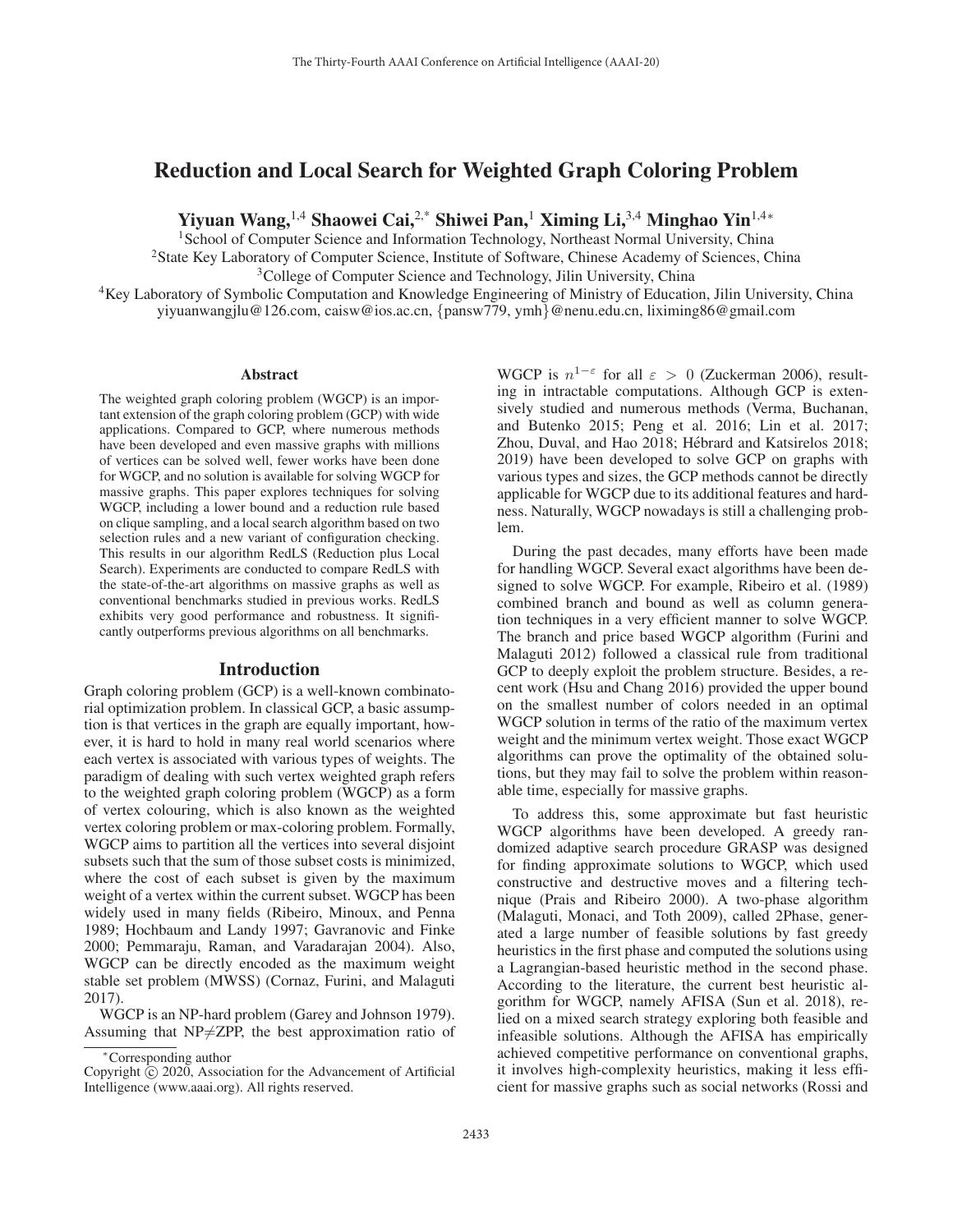Ahmed 2015).

Motivated to contribute to solving WGCP problems with massive graphs, in this paper we propose a novel efficient WGCP algorithm, namely RedLS (Reduction plus Local Search). RedLS consists of two stages as below. In the first stage, we propose a lower bound and a novel reduction rule, which are based on clique sampling that will be introduced later. The iterated application of the reduction rule results in a reduction procedure, which is empirically shown to be able to significantly reduce the size of the graphs. In the second stage, we design a novel local search algorithm. There are two main ideas in our local search algorithm. Firstly, we define some candidate operation sets and propose two selection rules to decide which operation should be selected effectively. Secondly, we introduce a new variant of configuration checking (CC) (Cai, Su, and Sattar 2011; Wang, Cai, and Yin 2016; Wang et al. 2018) to deal with the serious cycling problem of local search. During the local search procedure, this strategy forbids the algorithm moving some candidate vertices.

We conduct a number of experiments to evaluate RedLS on conventional benchmarks used in previous studies as well as a benchmark of massive graphs. Experimental results indicate that RedLS almost always finds better solutions than other previous state-of-the-art WGCP algorithms.

In the next section, we introduce some necessary background knowledge. Then, we introduce a lower bound and a novel reduction rule in Section 3. Section 4 describes the local search algorithm and relevant proposed ideas. Experimental evaluations of the RedLS algorithm are shown in Section 5. Finally, we give some concluding remarks.

### Preliminaries

### Definitions and notations

Let  $G = (V, E)$  be an undirected graph where  $V = \{v_1, v_2,$  $..., v_n$  is the set of vertices and  $E = \{e_1, e_2, ..., e_m\}$  is the set of edges. Each edge is a 2-element subset of  $V$ . For an edge  $e = (v, u)$ , we say vertices v and u are the *endpoints* of edge e. A vertex weighted graph  $G = (V, E, w)$  is an undirected graph where each vertex  $v \in V$  is associated with a positive weight  $w(v)$ . The neighborhood of vertex v is  $N(v) = \{u \in V | (v, u) \in E\}$ , and the degree of vertex v is defined as  $d(v) = |N(v)|$ .

A feasible coloring  $S$  is a partition of the vertex set V into independent sets  $S = \{V_1, V_2, \ldots, V_k\}$  such that no two adjacent vertices are in the same  $V_i$  (i.e.,  $1 \leq$  $i \leq k$ ). Thus, |S| is the number of colors. The weighted graph coloring problem (WGCP) is to find a feasible coloring  $S = \{V_1, V_2, \ldots, V_k\}$  which minimizes  $cost(S)$  $\sum_{i=1}^{k} max_{v \in V_i} w(v)$ . Notice that the number of colors is unknown before the optimal solution is found.

During the local search algorithm, we maintain a partition of the vertex set V. Generally, any partition  $S =$  ${V_1, V_2, \ldots, V_k}$  of the vertex set V is a candidate solution of WGCP. For any candidate solution  $S$ , an edge is a conflict edge if its two endpoints appear in the same  $V_j$  ( $1 \le j \le k$ ), and  $CE(S) = \{e'_1, \ldots, e'_t\}$  is the set of conflict edges under S. A candidate solution S is feasible iff  $CE(S) = \emptyset$ .

For a vertex weighted graph  $G$ , a weighted clique  $C$  of  $G$ is a subset of  $V$  where each pair of vertices in  $C$  is adjacent, and a weighted clique is maximal if it is not included in a clique with a bigger weight.

## Conflict Value and Scoring Function

For a candidate solution S, we define its conflict value as the number of conflict edges. When the algorithm is equipped with an edge weighting mechanism, this concept is generalized to take into account the edge weights. Edge weighting belongs to constraint weighting techniques, which are usually used to diversify search. Our algorithm also uses an edge weighting mechanism, which associates an additional property (i.e., edge weight)  $w_e(e_i)$  to each edge  $e_i$ . The edge weights are all initialized as 1 and updated during the search. Considering edge weights, the conflict value of a candidate solution  $S$  is defined as

$$
g(S) = \sum_{e'_i \in CE(S)} w_e(e'_i).
$$

Obviously, S is a feasible coloring iff  $g(S)=0$ . Suppose S is a candidate solution, operation  $\langle v, V_i, V_j \rangle$  is defined as moving vertex  $v$  from its color class  $V_i$  to a different color class  $V_i$ , which leads to a neighboring candidate solution of S. We use  $score(v, V_i, V_j)$  to denote the change on the conflict value of  $q(S)$  for operation  $\langle v, V_i, V_j \rangle$ . Formally,

$$
score(v, V_i, V_j) = g(S) - g(S'),
$$

where  $S' = S \oplus \langle v, V_i, V_j \rangle$  is obtained from S by moving vertex v from color class  $V_i$  to color class  $V_i$ . Therefore, if the algorithm performs an operation with a positive score, the conflict value would be decreased.

## Lower Bound and Reduction Rule

In this section, we introduce a lower bound method and a novel reduction rule for WGCP. Both the methods rely on a technique of sampling maximal weighted cliques.

#### Clique Sampling and Formal Notions

Both the lower bound and the reduction rule are based on clique sampling. We first introduce the algorithm used for sampling maximal weighted cliques, and the key concepts that will be used in the lower bound and reduction rule.

We apply a simplified version of FastWClq (Algorithm 1) (Cai and Lin 2016) to get some maximal weighted cliques. The simplified FastWClq samples some random vertices from V (line 1). In our work,  $|StartSet|$  =  $|V|/100$ . During each iteration (lines 2-8), FastWClq obtains a maximal weighted clique  $C$  and puts it into  $CliSet$ (line 8). In a weighted clique construction procedure, the algorithm first picks a random vertex from StartSet as the starting vertex from which a weighted clique is extended (lines 5-7). At last, the algorithm returns all found maximal weighted cliques  $CliSet = \{C_1, C_2, \ldots, C_t\}$  where  $t = |StartSet|$ .<sup>1</sup>

<sup>&</sup>lt;sup>1</sup>We allow two cliques in  $CliSet$  share the same vertices and even some cliques in *CliSet* are the same maximal clique.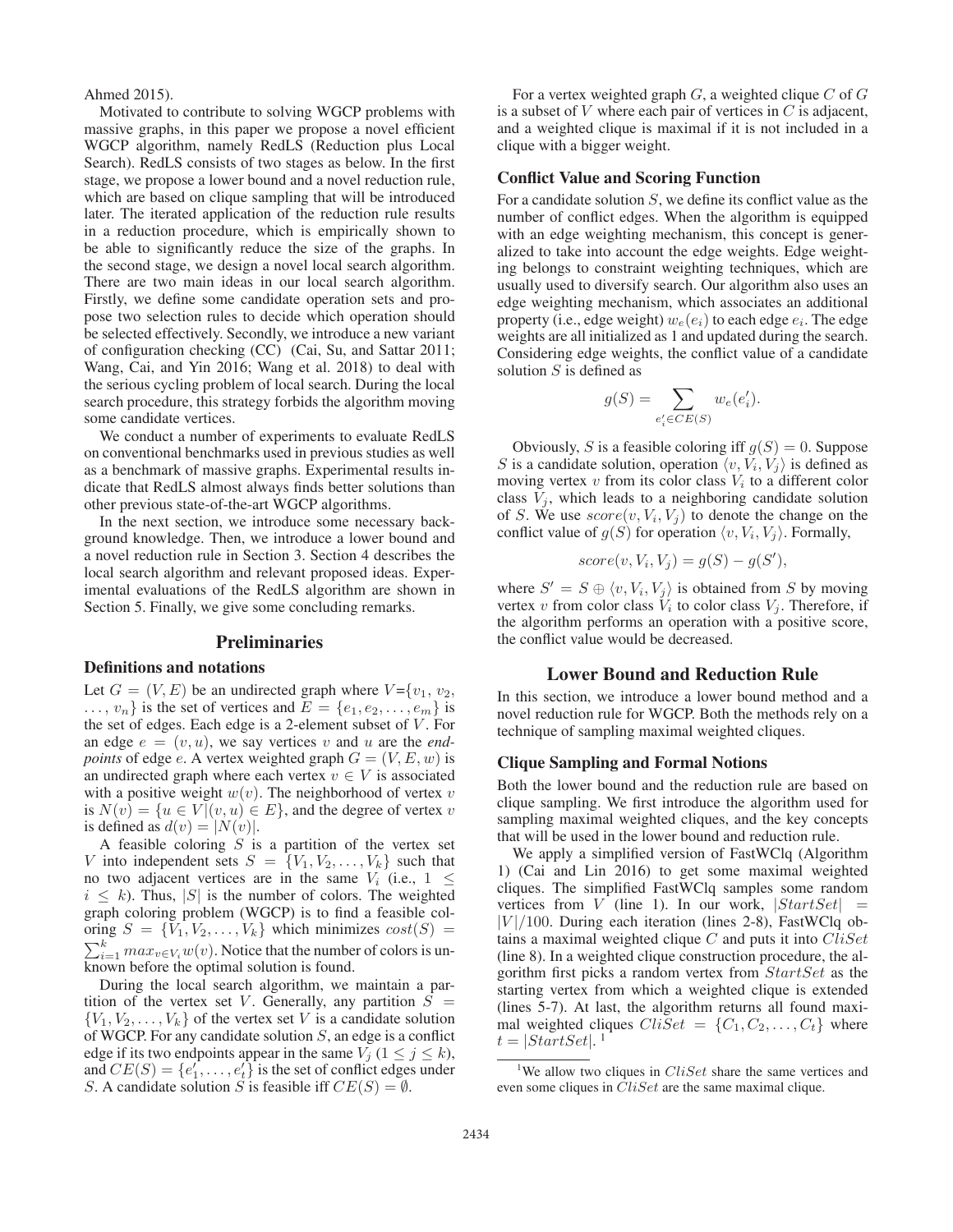**Algorithm 1:** a simplified version of FastWClq  $(G)$ 

**Input:** a weighted graph  $G = (V, E, w)$ **Output:** maximal weighted cliques  $CliSet$ 1  $CliSet := \emptyset$ ,  $StartSet :=$  some random vertices from  $V;$ 2 while  $StartSet \neq \emptyset$  do  $\text{3}$  | pick a random vertex v from  $StartSet;$ 4  $\vert$  StartSet := StartSet \{v}, C := {v},  $CandSet := N(v);$ 5 while  $Candset \neq \emptyset$  do  $\mathfrak{g}$  | select u with the biggest  $\sum_{u' \in (N(u) \cap C \text{ and } Set)} w(u')$  value and  $C := C \cup \{u\};$ 7 |  $\bigcap$  CandSet :=  $(CandSet \setminus \{u\}) \cap N(u);$  $\text{8}$  | CliSet := CliSet ∪ C; <sup>9</sup> return CliSet;

In the following, we propose an operation ⊗ on weighted cliques, which is important to the lower bound and reduction rule. To give the definition, it is necessary to first arrange the cliques in a proper way. Let  $l$  denote the maximum clique size (number of vertices) in  $CliSet$ . For any clique in  $CliSet$  with size smaller than  $l$ , we put virtual vertices with weight 0 into the clique to make its size become  $l$ . Also, the positions of vertices in a clique are arranged in a descending order of the weight values. Formally, the operation ⊗ is defined as follows:

**Definition 1** *For some weighted cliques*  $C_1, C_2, \ldots, C_t$ *,*  $S_M = C_1 \otimes C_2 \otimes \ldots \otimes C_t = \{V_1, V_2, \ldots, V_l\} =$  $\{v_1^1, v_1^2, \ldots, v_1^t\}, \ldots, \{v_l^1, v_l^2, \ldots, v_l^t\}\}, \text{ s.t. }$ 

- *(i)*  $V' = C_1 \cup C_2 \dots \cup C_t$ *;*
- *(ii)*  $l = max_{1 \leq i \leq t} \{|C_i|\};$
- (*iii*)  $C_i = \{v_1^i, v_2^i, \dots, v_{|C_i|}^i\};$
- $(iv) \forall i \in [1, t], w(v_1^i) \geq w(v_2^i) \geq \ldots \geq w(v_{|C_i|}^i)$ , and  $w(v_{|C_i|+1}^i) = w(v_{|C_i|+2}^i) = \ldots = w(v_l^i) = 0 \text{ if } |C_i| < l.$

Note that we allow that vertex  $v \in V'$  can appear in different subsets  $V_i, V_j \in S_M$ , for  $1 \leq i, j \leq l$ . Thus,  $S_M = \{V_1, V_2, \ldots, V_l\}$  is called a "relaxed" partition set of V' and  $cost(S_M) = \sum_{i=1}^{l} max_{v \in V_i} w(v)$ .

### Lower Bound

This subsection introduces a lower bound for WGCP.

**Proposition 1** *Given a vertex weighted graph*  $G=(V, E,$ w), maximal weighted cliques  $CliSet = \{C_1, C_2, \ldots, C_t\}$  in *it, and*  $S_M = C_1 \otimes C_2 \dots \otimes C_t$ *, then*  $cost(S_M)$  *is a lower bound of WGCP on* G *(i.e., the cost of optimal solution is at least*  $cost(S_M)$ *).* 

**Proof:** Suppose that there exists a better solution  $S'$  with  $cost(S') \leq cost(S_M)$ . The first difference between S' and  $S_M$  is the  $h^{th}$  vertex in  $C_r$  ( $h \geq 1, r \geq 1$ ). Thus, we denote  $S' = \{V'_1, V'_2, \dots, V'_z\} = \{\dots, \{v^1_h,$  $\ldots, v_h^{r-1}, v_b^r, \ldots, \ldots, \{v_x^1, \ldots, v_x^{r-1}, v_h^r, \ldots\}, \ldots\}$ . Then, we

define  $S'' = \{V''_1, V''_2, \ldots, V''_z\}$ , which is almost the same as S', with the following two exceptions:  $V_h'' = V_h' \setminus \{v_b^r\} \cup$  $\{v_h^r\}$  and  $V_x'' = V_x' \setminus \{v_h^r\} \cup \{v_b^r\}$ , i.e., modifying (only) the first difference between S' and  $S_M$  to be the same as  $S_M$ . The key idea is to modify  $S'$  step by step until  $S'$  becomes  $S_M$ , and in this procedure the *cost* is never increased.

Now, we will prove that  $cost(S'') \leq cost(S')$ . We use  $w_1$  and  $w_2$  to denote the biggest weight value in  $V'_h \setminus \{v_b^r\}$ and  $V'_x \setminus \{v_h^r\}$ , respectively.  $w_1 \geq w_2$  and  $w(v_h^r) \geq w(v_h^r)$ since we descend the position of vertices in each clique according to the weight value. Thus,  $cost(S') - cost(S'') =$  $max\{w_1, w(v_b^r)\} + max\{w_2, w(v_h^r)\} - max\{w_1, w(v_h^r)\}$  $max\{w_2, w(v_b^p)\}\.$  There are 6 possibilities, which are divided into two cases as follows:

(1) The case  $w_1 \ge w_2 \ge w(v_h^r) \ge w(v_b^r)$  and  $w(v_h^r) \ge w(v_b^r) \ge w_1 \ge w_2$ . Thus,  $cost(S') - cost(S'') = 0$ ;

(2) The case  $w_1 \geq w(v_h^r) \geq w_2 \geq w(v_b^r), w(v_h^r) \geq w_1 \geq$  $w_2 \geq w(v_b^r), w_1 \geq w(v_h^r) \geq w(v_b^r) \geq w_2$  and  $w(v_h^r) \geq w_1 \geq w(v_b^r) \geq w_2$ . Thus,  $cost(S') - cost(S'') \geq 0$ .

According to (1) and (2), we find that  $cost(S'') \leq$  $cost(S')$ . We repeat the above process (i.e., modifying the first difference between  $S''$  and  $S_M$ ) to improve the  $S''$ , and conclude that  $S''$  will become the same as  $S_M$ . At last,  $cost(S_M) = cost(S'') \leq cost(S')$ . The hypothesis of  $cost(S') < cost(S_M)$  is not valid.

Note that  $cost(S_M)$  is the lower bound of  $G' = (V', E')$ where  $V' = C_1 \cup C_2 \dots \cup C_t$ . Thus, the WGCP's solution value of G must be at least  $cost(S_M)$ .

The lower bound helps to prove the optimality for some instances. If the algorithm finds a solution whose cost meets the lower bound, then it is proved to be optimal.

### Reduction Rule

In this subsection, we propose our reduction rule exploiting clique sampling, which is used to reduce the size of the original graph.

**Reduction Rule:** Given a vertex weighted graph  $G =$  $(V, E, w)$ , maximal weighted cliques  $CliSet = {C_1, C_2}$ ,  $\dots, C_t\}$  in it and  $S_M = C_1 \otimes C_2 \otimes \dots \otimes C_t = \{V_1, V_2, V_3\}$  $\ldots, V_l$ . For  $\forall u \in V$ , let  $k(u) = d(u) + 1$ , if  $k(u) \leq l$ and  $w(u) < max_{v_j \in V_{k(u)}} w(v_j)$ , the optimal cost of G is unchanged after removing vertex u from G.

Proof of the soundness of the rule: Let us consider a vertex u with  $k(u) \leq l$ . In the following, u is explicit from the context, and thus we simply use k to denote  $k(u)$ . We will prove that if  $w(u) < max_{v_i \in V_k} w(v_i)$ , then removing u from G does not have impact on the optimal cost of WGCP on  $G$ .

For convenience, we use  $v_j^{max}$  to denote the vertex with the biggest weight in  $V_j$  ( $1 \leq j \leq l$ ), and if some vertices in  $V_i$  have the same biggest weight, then among them we randomly pick a vertex as  $v_i^{max}$ .

Since  $k \leq l$ , according to the definition of operation  $\otimes$ , there exists a weighted clique C in CliSet such that  $|C| \geq k$ and  $v_k^{max}$  is the  $k^{th}$  vertex in C. Also, the definition of operation  $\otimes$  allows us to have the weights of the first k vertices in C not smaller than  $w(v_k^{max})$ . Here, we will prove that  $u \notin C$ . We have two cases. 1)  $|C| > k$ . Since C is a clique containing at least  $k + 1$  vertices, the degree of each vertex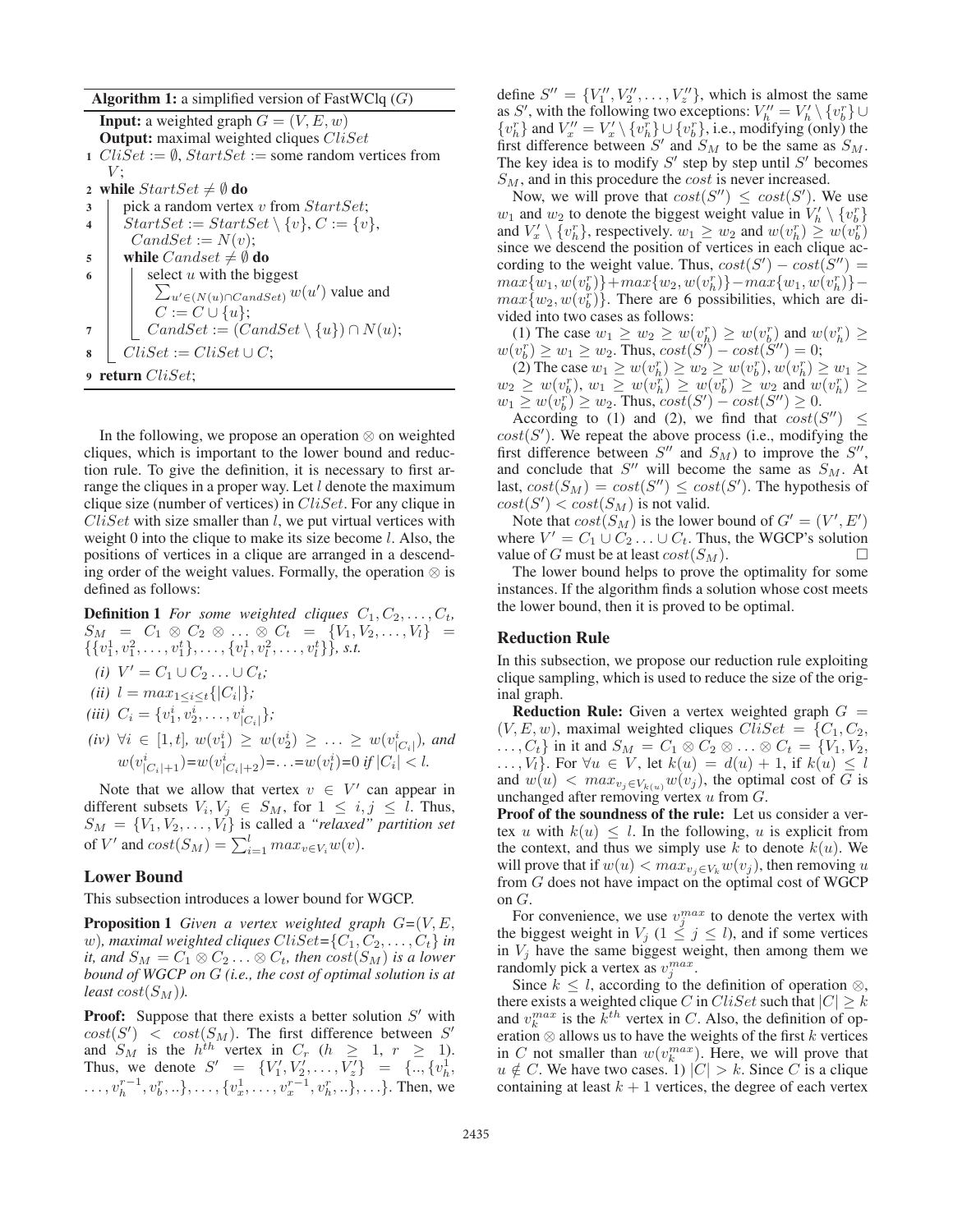in it is at least k. But  $d(u) = k - 1$ , so  $u \notin C$ ; 2)  $|C| = k$ . Because the weight value of any vertex in  $C$  is not smaller than  $w(v_k^{max})$  and  $w(u) < w(v_k^{max})$ ,  $u \notin C$ . Together, we know  $u \notin C$ . Thus,  $C \subseteq V \setminus \{u\}$ .

Suppose  $S'$  is an optimal WGCP coloring of the subgraph induced by  $V \setminus \{u\}$ . In the following, we will prove the optimal WGCP coloring of V is  $cost(S')$ . As this induced subgraph contains the clique  $C$ , the first  $k$  vertices in  $C$  are colored using  $k$  colors, and let us denote this color set as  $K$ . On the other hand,  $N(u)$  is colored using at most  $d(u) = k - 1$ colors. Therefore,  $S'$  is extended to an optimal WGCP coloring  $S^*$  of the original graph in this way: assign u with a color in K that is not assigned to any vertex of  $N(u)$ . Recall that the weights of the first  $k$  vertices in  $C$  are not smaller than  $w(v_k^{max})$ , which is larger than  $w(u)$ . Thus, for all colors in  $K$ , there is always at least one vertex whose weight is larger than  $w(u)$ , so the coloring of u does not increase the optimal cost, i.e.,  $cost(S') = cost(S^*)$ .

The proposed reduction rule is inspired by the reduction rule for the GCP problem (Lin et al. 2017), but has an essential difference. Our rule is based on sampling maximal weighted cliques, while the previous rule for GCP depends on only one maximal clique. Sophisticated techniques are required to re-arrange the sampled cliques in order to get the lower bound for WGCP.

Based on the proposed reduction rule, we introduce a reduction procedure called ReductionWGCP (Algorithm 2). We maintain two sets  $RemoveSet$  and  $OperateV$ , which will be used in the local search algorithm.

- RemoveSet stores the vertices removed by the reduction rule;
- OperateV denotes the set of vertices for which the color assignment can be modified during the local search, as we can fix the color for a clique according to the symmetry of colorings. Specifically,  $Operator$  equals the vertex set  $V$ minus both  $RemoveSet$  and maximum weighted clique  $C^*$  that is obtained in the clique sampling. The vertex to be operated is always selected from  $Operator$ .

Algorithm  $2$ : ReductionWGCP $(G)$ 

**Input:** a weighted graph  $G = (V, E, w)$ **Output:** RemoveSet, OperateV and a weighted clique  $C^*$ 1  $CliSet := FastWClq(G);$ 

2 find a maximum weighted clique  $C^*$  from *CliSet*;<br>3  $S_M := C_1 \otimes C_2 \otimes \ldots \otimes C_t$ , where  $\Lambda := C_1 \otimes C_2 \otimes \ldots \otimes C_t$ , where

$$
\sigma_M := \sigma_1 \otimes \sigma_2 \otimes \ldots \otimes \sigma_t,
$$

 $CliSet = \{C_1, ..., C_t\};$ 4  $LB := cost(S_M)$ ,  $RemoveSet := \emptyset$ ;

- 5 **foreach** *vertex*  $v_i$  *in*  $V \setminus C^*$  **do**
- $\mathfrak{g}$  if  $v_i$  *can be removed by* **Reduction Rule then**
- 7 | RemoveSet := RemoveSet  $\cup \{v_i\};$
- 8 OperateV :=  $V \setminus (C^* \cup RemoveSet);$
- 9 return  $(LB, RemoveSet, OperateV, C^*)$ ;

Initially, the algorithm computes some maximal weighted cliques  $CliSet$  (line 1), and the maximum weighted clique  $C^*$  is obtained among the cliques (line 2). The algorithm initializes the lower bound LB and removed set  $RemoveSet$ (lines 3-4). In lines 5-7, according to reduction rule, the algorithm adds some removed vertices into RemoveSet. Subsequently, the algorithm initializes  $Operator$ . Finally,  $LB$ ,  $RemoveSet, OperateV$  and  $C^*$  are returned (line 9).

### Local Search Algorithm

This section presents the local search algorithm in our RedLS method. We first introduce the two main ideas in the algorithm and then describe the local search algorithm in detail.

#### Selection rules and candidate sets

When we find a better feasible coloring  $S = \{V_1, \ldots, V_z\},\$ we try to select  $V_i \in S$  and move all vertices in  $Max_v(V_i)$  $=\{v_j | w(v_j) \geq w(v_t), v_j \in V_i, \forall v_t \in V_i\}$  to another color class  $V_i$ , and thus obtain a new infeasible coloring  $S'$ . In the above process,  $Max_v(V_i)$  is denoted as some vertices in  $V_i$  with the biggest weight. The selected vertices follow the rules detailed below.

Selection Rule 1: select some vertices with the biggest  $(cost(S) - cost(S')/(\sum_{v \in Max_v(V_i)} |score(v, V_i, V_j)|)$ value, where  $1 \leq i, j \leq l$  and  $i \neq j$ .

Based on the above rule, we intend to construct a new  $S'$ with the smallest total weight of conflict edges and minimum weight of  $S'$ . When  $S$  is an infeasible coloring, we maintain three candidate operation sets  $CanSet_1, CanSet_2$  and  $CanSet_3$ . During the local search process, we mainly use the above candidate sets and configuration checking which will be mentioned in the next subsection to modify the candidate solution. We assume that  $S'' = S \oplus \langle v, V_i, V_j \rangle$  and  $S^*$ denotes the best found solution. The three sets are defined as follows.

 $CanSet_1 = \{ \langle v, V_i, V_j \rangle | score(v, V_i, V_j) > 0, cost(S'')\}$  $\langle max\{cost(S), cost(S^*)\}\rangle$ ;

- $CanSet_2 = \{\langle v, V_i, V_j \rangle | score(v, V_i, V_j) = 0, cost(S'')\}$  $\langle \text{cost}(S) \rangle$ ;
- $CanSet_3 = \{ \langle v, V_i, V_z \rangle | score(v, V_i, V_z) > 0, cost(S'')\}$  $< \text{cost}(S^*), z > |S^*|$ .

It should be noted that  $V_j$  in  $CanSet_1$  and  $CanSet_2$  is a color class in S. During the local search, if the three above sets are empty sets, then we apply selection rule 2 to decide which operation should be selected.

**Selection Rule 2:** pick a random conflict edge  $e_i \in$  $CE(S)$ . (1) We select  $\langle v, V_i, V_j \rangle$  with the biggest score value with  $cost(S'') < cost(S^*)$ , where  $v \in e_i$  and  $V_j \in$ S. (2) If the operation does not exist, we randomly select  $\langle v, V_i, V_j \rangle$  where  $v \in e_i, V_j \in S$  and  $i \neq j$ .

# CC for WGCP

We propose a variant of the configuration checking strategy (Cai, Su, and Sattar 2011) to deal with the cycling problem and denote this CC variant for WGCP as CC-WGCP.

We implement CC-WGCP with a Boolean array named conf for vertices where  $conf[v]=1$  means v is allowed to move to a different color class, otherwise  $conf[v]=0$ .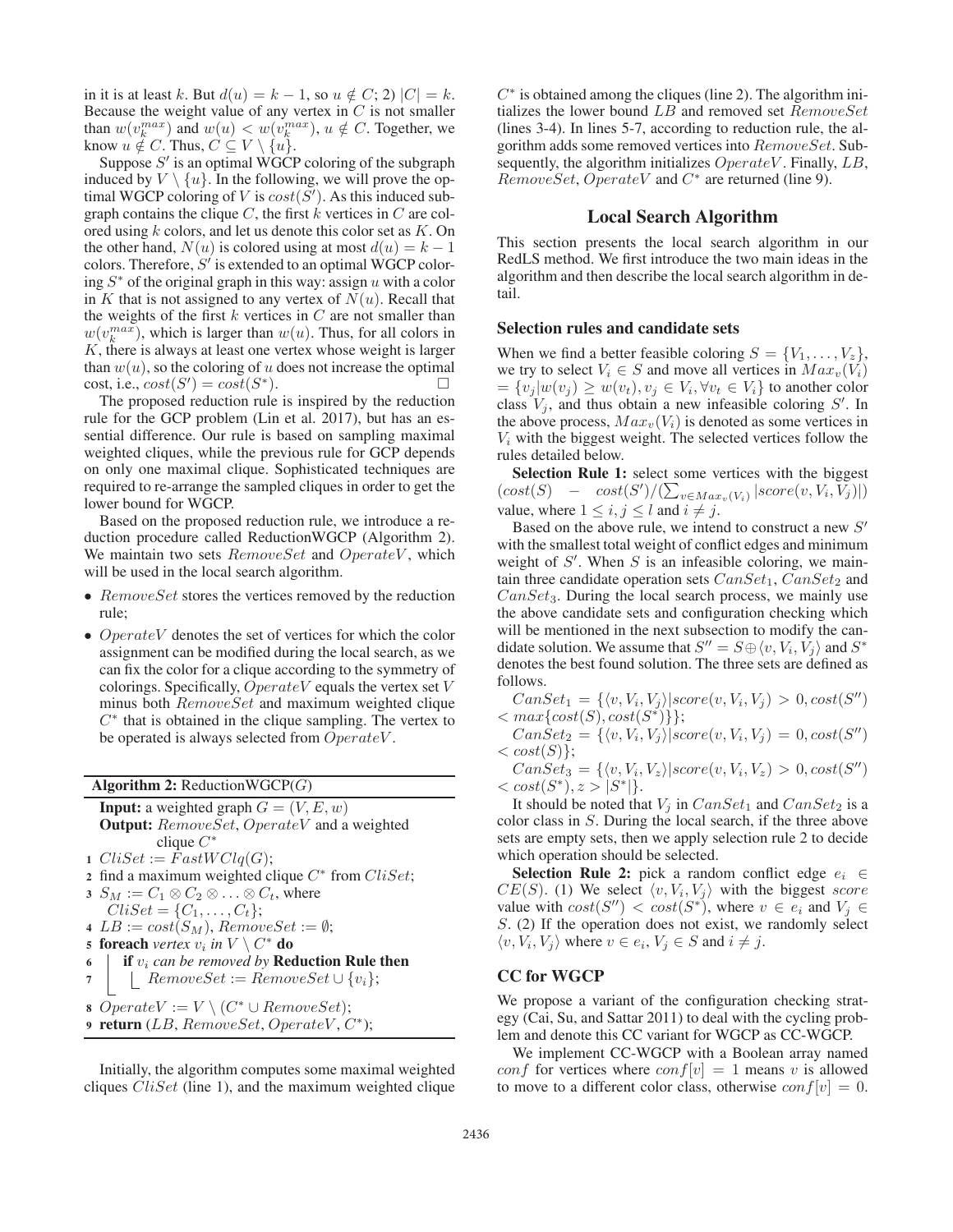All conf values are initialized as 1. With the conf array, the CC-WGCP strategy is well described by the following rule:

**CC-WGCP Rule** After performing  $\langle v, V_i, V_j \rangle$ , (1) conf [v] is set to 0, and (2), if  $v \in CanSet_1$ , then for  $\forall u \in N(v)$ ,  $\text{conf}[u]$  is set to 1;

Intuitions underlying the CC-WGCP rule are given below. Each local search step performs an operation  $\langle v, V_i, V_j \rangle$ , which moves vertex v from color class  $V_i$  to class  $V_j$ . After the operation, we set  $conf[v]=0$ , which prevents v from changing its color again until  $conf[v]$  is set to 1. Therefore, a key point is the condition to set  $\text{conf}$  value to 1.

If the performed operation  $\langle v, V_i, V_j \rangle \in \text{CanSet}_1$ , then the execution of  $\langle v, V_i, V_j \rangle$  reduces both  $g(S)$  and  $cost(S)$ , which means that vertex  $v$  has been likely moved to a class that is more suitable for it. Considering the color assignment of a vertex has a direct impact on the permissible colors of its neighbors, once  $v$  is moved to the "right" set, it is reasonable to adjust the colors of its neighbors in the following steps. Thus, we encourage vertices in  $N(v)$  to be moved by setting their *conf* values to 1.

For operations in other candidate operation sets, we do not modify *conf* values, as those operations can hardly improve the solution. It should not be encouraged to follow the consequences of such operations.

#### Description of RedLS algorithm

The main body of RedLS (Algorithm 3) is a local search algorithm (lines 2-24), and we present it in this section.

The algorithm first constructs an initial candidate solution (by the ConstructWGCP function) in line 2. ConstructWGCP builds an initial candidate solution S by first establishing a color class for each vertex of  $C^*$  (as  $C^*$  is a clique) and then iteratively putting each vertex in  $Operator$ into a proper color class without causing any conflict. If a vertex cannot be put into any existing color class without causing a conflict, then a new color class is established, and the vertex is put into it. In each iteration, a vertex in  $Operator$  is chosen to put into a color class using the BMS heuristic (Cai 2015). Specifically, the algorithm randomly selects  $t$  vertices and among them picks the vertex  $v$  with the biggest degree (in our work,  $t$  is set to 100). The algorithm randomly picks a color class  $V_i \in S$  which does not contain any vertex adjacent to v. If no such color class exits, a new color class  $V_{|S|+1}$  is created, and vertex v is then put into the new class. The complexity of the construction procedure ConstructWGCP is  $O(|E|)$ .

During the local search procedure (lines 3-24), when a better feasible coloring  $S$  is obtained, the algorithm iteratively picks a random  $\langle v, V_i, V_j \rangle$  from  $CanSet_2$  to modify S until  $CanSet_2$  is empty (lines 5-6), which can further reduce the cost.  $S^*$  is updated by S (line 7). If the cost of  $S^*$ is equal to the lower bound  $LB$ , then the optimal solution is found and is returned (lines 8-9). All the  $\text{conf}$  values should be reset to 1 (line 10). Based on selection rule 1, the algorithm updates  $S$  by moving some vertices (line 11).

Each iteration of the local search is described as follows. First, if  $CanSet_1$  is not empty, then the algorithm selects  $\langle v, V_i, V_j \rangle$  with  $conf[v]=1$  via the BMS heuristic (line 13). Subsequently,  $S$  is updated accordingly (line

|                | Algorithm 3: RedLS(G,cutoff)                                                                                                                            |  |  |  |  |  |  |  |
|----------------|---------------------------------------------------------------------------------------------------------------------------------------------------------|--|--|--|--|--|--|--|
|                | <b>Input:</b> a weighted graph $G = (V, E, w)$ , the <i>cutoff</i> time<br><b>Output:</b> a feasible coloring $S^* = \{V_1^*, V_2^*, \dots, V_z^*\}$ of |  |  |  |  |  |  |  |
|                | G                                                                                                                                                       |  |  |  |  |  |  |  |
| $\mathbf{1}$   | initialize LB, $RemoveSet$ , $Operator$ and $C^*$ by                                                                                                    |  |  |  |  |  |  |  |
|                | ReductionWGCP(G);                                                                                                                                       |  |  |  |  |  |  |  |
| $\overline{2}$ | $S^* := S := \text{ConstructWGCP}(Operator, C^*)$ ;                                                                                                     |  |  |  |  |  |  |  |
| 3              | while elapsed time $\lt$ cutoff do                                                                                                                      |  |  |  |  |  |  |  |
| 4              | if $g(S) = 0$ &&cost $(S) < cost(S^*)$ then                                                                                                             |  |  |  |  |  |  |  |
| 5              | while $CanSet_2 \neq \emptyset$ do                                                                                                                      |  |  |  |  |  |  |  |
| 6              | select a random operation $\langle v, V_i, V_j \rangle$ from<br>$CanSet_2, S := S \oplus \langle v, V_i, V_j \rangle;$                                  |  |  |  |  |  |  |  |
| 7              | $S^* = S;$                                                                                                                                              |  |  |  |  |  |  |  |
| 8              | if $cost(S^*) = LB$ then                                                                                                                                |  |  |  |  |  |  |  |
| 9              | break;                                                                                                                                                  |  |  |  |  |  |  |  |
| 10             | reset <i>conf</i> [ <i>v</i> ] to 1 for $\forall v \in V$ ;                                                                                             |  |  |  |  |  |  |  |
| 11             | select some operations based on Selection Rule                                                                                                          |  |  |  |  |  |  |  |
|                | 1 and update $S$ by performing the above                                                                                                                |  |  |  |  |  |  |  |
|                | operations;                                                                                                                                             |  |  |  |  |  |  |  |
| 12             | if $CanSet_1 \neq \emptyset$ then                                                                                                                       |  |  |  |  |  |  |  |
| 13             | select $\langle v, V_i, V_j \rangle$ with the biggest score value                                                                                       |  |  |  |  |  |  |  |
|                | and $conf[v] = 1$ among t samples from                                                                                                                  |  |  |  |  |  |  |  |
|                | $CanSet_1;$                                                                                                                                             |  |  |  |  |  |  |  |
| 14             | $S := S \oplus \langle v, V_i, V_j \rangle$ and update the                                                                                              |  |  |  |  |  |  |  |
|                | corresponding conf according to CC-WGCP<br>Rule;                                                                                                        |  |  |  |  |  |  |  |
|                |                                                                                                                                                         |  |  |  |  |  |  |  |
| 15             | else                                                                                                                                                    |  |  |  |  |  |  |  |
| 16             | while $CanSet_2 \neq \emptyset$ do                                                                                                                      |  |  |  |  |  |  |  |
| 17             | select $\langle v, V_i, V_j \rangle$ from $CanSet_2$ randomly;                                                                                          |  |  |  |  |  |  |  |
| 18             | $S := S \oplus \langle v, V_i, V_j \rangle$ and update $conf$<br>according to CC-WGCP Rule;                                                             |  |  |  |  |  |  |  |
| 19             | if $CanSet_3 \neq \emptyset$ then                                                                                                                       |  |  |  |  |  |  |  |
| 20             | select $\langle v, V_i, V_j \rangle$ from $CanSet_3$ randomly;                                                                                          |  |  |  |  |  |  |  |
| 21             | else                                                                                                                                                    |  |  |  |  |  |  |  |
| 22             | $w_e(e_i) := w_e(e_i) + 1$ , for $\forall e_i \in CE(S)$ ;                                                                                              |  |  |  |  |  |  |  |
| 23             | select $\langle v, V_i, V_j \rangle$ based on <b>Selection Rule 2</b> ;                                                                                 |  |  |  |  |  |  |  |
| 24             | $S := S \oplus \langle v, V_i, V_j \rangle$ and update the                                                                                              |  |  |  |  |  |  |  |
|                | corresponding conf according to CC-WGCP                                                                                                                 |  |  |  |  |  |  |  |
|                | Rule;                                                                                                                                                   |  |  |  |  |  |  |  |
|                | 25 put each vertex in RemoveSet into a proper color class                                                                                               |  |  |  |  |  |  |  |
|                | in $S^*$ ;                                                                                                                                              |  |  |  |  |  |  |  |
|                | 26 return $S^*$ ;                                                                                                                                       |  |  |  |  |  |  |  |

14).  $conf(v)$  is set to 0 and the algorithm sets  $conf(u)$  to 1 for each  $u \in N(v)$ , which means that vertices in  $N(v)$ can be moved in the following steps. Otherwise, the algorithm attempts to update  $S$  by performing any operation in  $CanSet_2$  (lines 16-18). The algorithm selects a random operation in  $CanSet_3$  as the next operation (lines 19-20). If  $CanSet_3$  is empty,  $w_e(e_i)$  is increased by one for each conflict edge  $e_i \in CE(S)$  (line 22). The algorithm uses selection rule 2 to pick the next operation (line 23). Finally, S and the corresponding  $conf$  are updated (line 24).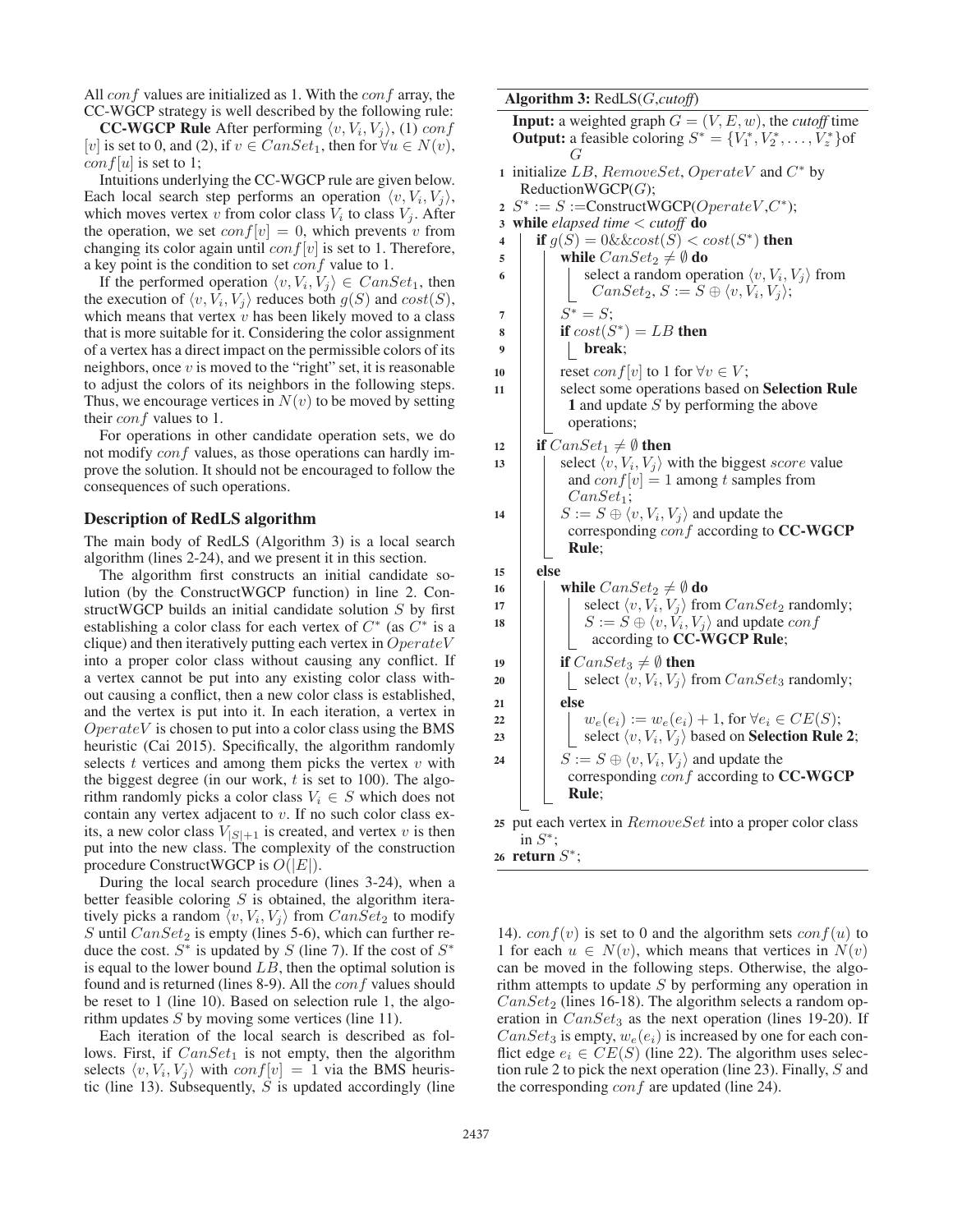| Instance                        | RedLS        | <b>AFISA</b> | <b>MWSS</b> | 2Phase                          | Instance               | RedLS        | <b>AFISA</b> | <b>MWSS</b> | 2Phase         |
|---------------------------------|--------------|--------------|-------------|---------------------------------|------------------------|--------------|--------------|-------------|----------------|
|                                 | MIN(AVG)     | MIN(AVG)     | <b>MIN</b>  | MIN(AVG)                        |                        | MIN(AVG)     | MIN(AVG)     | <b>MIN</b>  | MIN(AVG)       |
| <b>COLOR</b> benchamrk          |              |              |             |                                 | <b>COLOR</b> benchamrk |              |              |             |                |
| C <sub>2000.5</sub>             | 2138(2184.8) | 2400(2425.1) | N/A         | 2983(3019.9)                    | le450 <sub>-25b</sub>  | 307(310.1)   | 318(325.8)   | 489         | 346(364.75)    |
| C <sub>2000.9</sub>             | 5507(5553.9) | 6228(6284)   | N/A         | 5799(5832.05)                   | le450 <sub>-25c</sub>  | 347(357.1)   | 378(387.9)   | 606         | 464(476.1)     |
| DSJC1000.1                      | 304(306.8)   | 354(358.9)   | N/A         | 374(564.5)                      | le450_25d              | 335(343.7)   | 375(385.3)   | 587         | 461(470.9)     |
| DSJC1000.5                      | 1197(1220.9) | 1354(1371.3) | N/A         | 1525(1543.45)                   | miles1000              | 430(432.8)   | 432(444.7)   | 577         | 453(457)       |
| DSJC1000.9                      | 2856(2887.1) | 3166(3231)   | 3759        | 2977(3007.25)                   | miles1500              | 797(797)     | 587(644.3)   | 868         | 800(802)       |
| DSJCl <sub>25.1g</sub>          | 23(23.6)     | 23(24)       | 25          | 24(24.8)                        | miles250               | 102(102.4)   | 102(102.7)   | 169         | 103(105.65)    |
| DSJCl25.1gb                     | 90(92.2)     | 90(92.5)     | 95          | 95(97.35)                       | miles500               | 260(260.9)   | 260(261.3)   | 396         | 268(272.05)    |
| DSJCl25.5g                      | 71(72.2)     | 71(72.3)     | 78          | 76(78.2)                        | mulsol.i.5             | 367(367)     | 367(367)     | 436         | 368(369.05)    |
| $DSJC125_5gb$                   | 243(244.2)   | 243(250.2)   | 263         | 251(255.9)                      | queen $10_{-}10$       | 162(165.2)   | 166(169.2)   | 233         | 170(172.6)     |
| <b>DSJC250.1</b>                | 127(131.6)   | 140(141.9)   | 227         | 174(181.65)                     | queen $11-11$          | 174(178)     | 178(182.3)   | 282         | 183(188.15)    |
| <b>DSJC250.5</b>                | 398(403.5)   | 415(428.1)   | 575         | 427(435.75)                     | queen $12-12$          | 187(190.8)   | 194(198.6)   | 282         | 205(211.7)     |
| DSJC250.9                       | 936(939.5)   | 925(942.7)   | 1153        | 990(990.9)                      | queen $13-13$          | 195(201.3)   | 204(207.5)   | 299         | 218(225.4)     |
| <b>DSJC500.1</b>                | 187(191.7)   | 210(215.6)   | 342         | 234(289.75)                     | queen $14-14$          | 217(223.6)   | 224(227.4)   | 351         | 238(249.3)     |
| DSJC500.5                       | 707(716.2)   | 778(845.1)   | 1086        | 808(834)                        | queen $15-15$          | 225(233.4)   | 237(241.2)   | 364         | 268(278)       |
| <b>DSJC500.9</b>                | 1670(1683)   | 1790(1854.5) | 2103        | 1744(1750.5)                    | queen $16-16$          | 237(243.5)   | 250(254.8)   | 380         | 291(305.4)     |
| DSJR500.1                       | 169(174.6)   | 169(175.4)   | 266         | 178(193.8)                      | R100_5gb               | 220(222.4)   | 221(224.1)   | 225         | 234(235.15)    |
| flat1000_50_0                   | 1155(1180.1) | 1289(1315.7) | N/A         | 1481(1502.85)                   | wap01a                 | 545(594.1)   | 638(653.1)   | N/A         | 645(647.7)     |
| flat1000 <sub>-60-0</sub>       | 1192(1219.6) | 1338(1354)   | N/A         | 1525(1546.15)                   | wap02a                 | 538(571.1)   | 637(638.1)   | N/A         | 663(674.05)    |
| flat1000 <sub>-76-0</sub>       | 1170(1197.7) | 1314(1337.6) | N/A         | 1504(1519.1)                    | wap03a                 | 563(581.4)   | 687(707.5)   | N/A         | 709(713.5)     |
| inithx.i.1                      | 569(571.5)   | 587(587.9)   | N/A         | 623(637.05)                     | wap04a                 | 561(574.3)   | 698(709)     | N/A         | 718(724.4)     |
| inithx.i.2                      | 329(337.9)   | 341(341.6)   | N/A         | 353(368.6)                      | wap05a                 | 542(545)     | 598(610.9)   | N/A         | 792(809.15)    |
| inithx.i.3                      | 337(343.9)   | 352(355.6)   | N/A         | 347(370.15)                     | wap06a                 | 517(530.4)   | 599(607.6)   | N/A         | 631(661)       |
| latin_square_10                 | 1532(1563.9) | 1690(1900)   | 2458        | 1610(1617.3)                    | wap07a                 | 555(564.4)   | 680(692.5)   | N/A         | 731(1106.4)    |
| le450.15a                       | 212(218.8)   | 241(247.1)   | 394         | 245(322.25)                     | wap08a                 | 534(542.7)   | 663(673.4)   | N/A         | 668(668.15)    |
| le450 <sub>-15b</sub>           | 217(222)     | 239(245.1)   | 380         | 321(333.1)                      | zeroin.i.1             | 511(511.1)   | 518(518)     | 786         | 519(519)       |
| le450 <sub>-15c</sub>           | 284(290.4)   | 313(320.8)   | 512         | 396(406.05)                     | zeroin.i.2             | 336(336.1)   | 336(337.6)   | 464         | 343(348.6)     |
| le450 <sub>-15d</sub>           | 279(287.1)   | 306(314.1)   | 518         | 381(400.9)                      | zeroin.i.3             | 298(299.5)   | 299(301.7)   | 483         | 313(321)       |
| le450_25a                       | 306(307.5)   | 317(329.9)   | 496         | 371(397.9)                      |                        |              |              |             |                |
| Matrix decomposition benchmarks |              |              |             | Matrix decomposition benchmarks |                        |              |              |             |                |
| r12                             | 7690(7706.7) | 7691(7710.4) | $7690*$     | 8401(9031.35)                   | r19                    | 6826(6863.6) | 6840(6868.1) | $6826*$     | 7778(8371.05)  |
| r13                             | 7500(7525.3) | 7521(7558.3) | 7500*       | 8113(9132.45)                   | r25                    | 8426(8507.1) | 8468(8560.8) | 8426*       | 8928(10209.95) |

Table 1: Results of RedLS, AFISA, MWSS and 2Phase on conventional benchmarks.

After the time limit is reached, RedLS assigns each vertex in  $RemoveSet$  into a proper color class in  $S^*$ , and this is performed very quickly according to the proof of the reduction rule (line 25). Finally, the algorithm returns  $S^*$ .

### Experimental Evaluation

We evaluate RedLS on a broad range of massive graphs and conventional benchmarks, compared with three state-of-theart algorithms, including an exact algorithm MWSS (Cornaz, Furini, and Malaguti 2017) as well as two heuristic algorithms, i.e., 2Phase (Malaguti, Monaci, and Toth 2009) and AFISA (Sun et al. 2018).

We considered 161 conventional benchmarks in (Sun et al. 2018), which are mainly divided into two parts: (1) COLOR benchmark  $2$ ; (2) two matrix decomposition benchmarks (named rxx and pxx) (Prais and Ribeiro 2000). These WGCP benchmarks are originally weighted graphs.

As for large instances, we select 187 massive graphs from the Network Data Repository (Rossi and Ahmed 2015). For the sake of space, we do not report the results on graphs with fewer than 100,000 vertices or fewer than 1,000,000 edges. Hence, we select a total of 65 massive graphs. These graphs are originally unweighted, and we use two weighting functions. (1) We employ the same method as in (Cai and Lin 2016; Wang, Cai, and Yin 2017), i.e., for the ith vertex  $v_i$ , the weighting function  $w_1(v_i)=(i \mod 200)+1$ ; (2) Ob-

served from the real weighting functions of error-correcting codes and winner determination problem (McCreesh et al. 2017), vertices with low degree have high weight values, while vertices with high degree have light weights. According to our experiments, the following weighting function can well simulate the weight distributions from those real world instances, and thus is adopted to generate weights. (a) if  $d(v) \in [0, 0.35 \times d_{max}]$ , then  $w_2(v)=8$ ; (b) if  $d(v) \in (0.35 \times d_{max}, 0.6 \times d_{max}]$ , then  $w_2(v)=4$ ; (c) if  $d(v) \in (0.6 \times d_{max}, 0.85 \times d_{max}]$ , then  $w_2(v)=2$ ; (d) if  $d(v) \in (0.85 \times d_{max}, d_{max}]$  , then  $w_2(v)$  =1 , where  $d_{max} =$  $max\{|N(v)|\}$ , for  $\forall v \in V$ .

RedLS and all competitors are implemented in C++ and compiled by g++ with '-O3' option. All experiments are run on Intel Xeon E5-2640 v4 @ 2.40GHz CPU with 128GB RAM under CentOS 7.5. All algorithms are executed 20 times on each instance independently with a cutoff time of 3600 s. The running time of RedLS includes two parts (i.e., reduction procedure and local search algorithm). For each instance, MIN denotes the weight of best solution found, and AVG denotes the average weight of the solution obtained in 20 runs. If an algorithm fails to provide a solution within the given time limit, then the corresponding column is marked as "N/A". If an algorithm proves the optimal solution, then the corresponding column is marked with a "∗".

<sup>2</sup> https://mat.gsia.cmu.edu/COLOR02/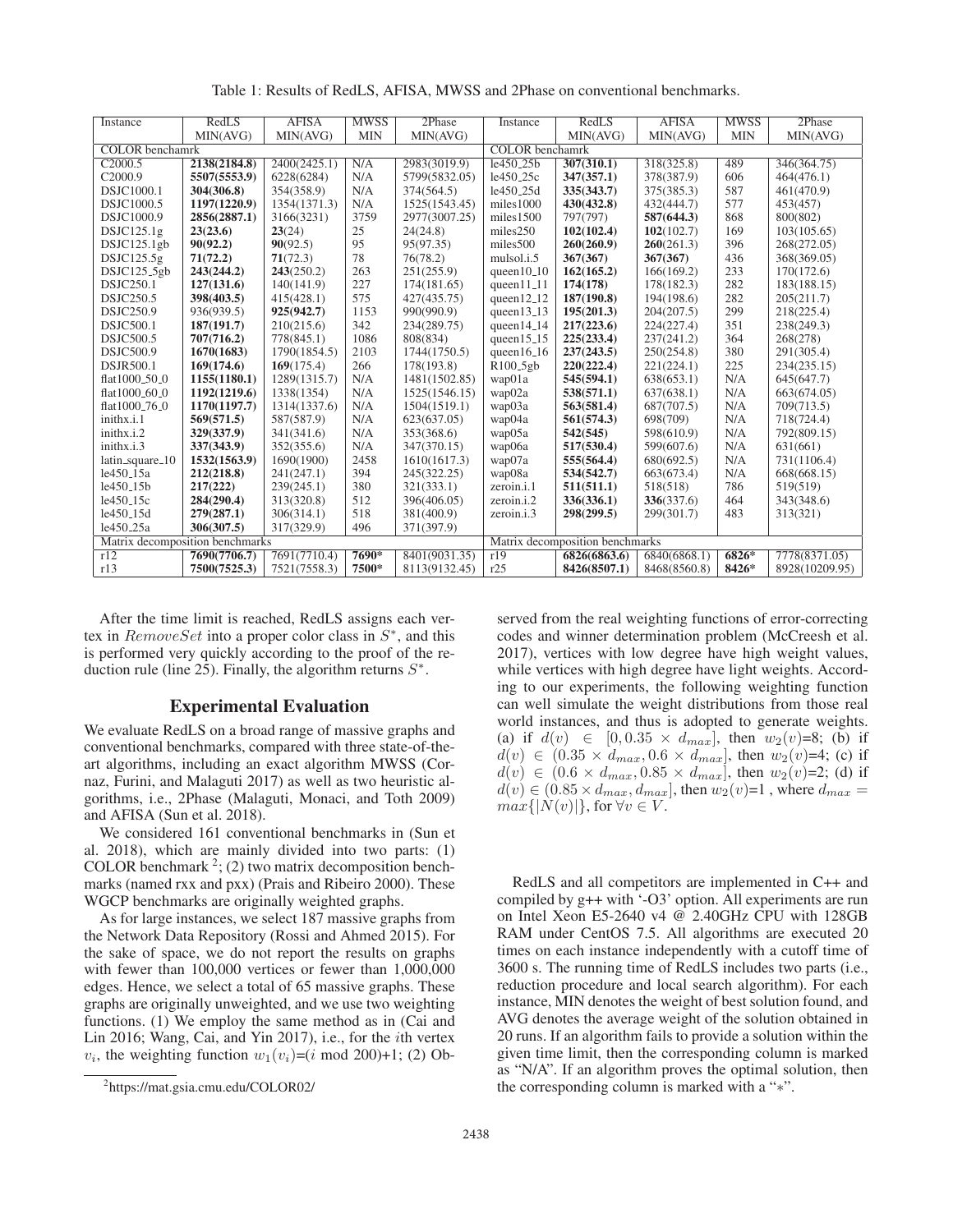| Instance                        | RedLS        | <b>AFISA</b>  | Instance           | RedLS          | <b>AFISA</b>   |
|---------------------------------|--------------|---------------|--------------------|----------------|----------------|
|                                 | MIN(AVG)     | MIN(AVG)      |                    | MIN(AVG)       | MIN(AVG)       |
| $bn$ -human-BNU <sub>-1-0</sub> | 31034        | 40486         | soc-delicious      | 2248(3006.5)   | 3260(3422.2)   |
| $025865$ _session_1-bg          | (31630)      | (41151)       | soc-digg           | 7218(9598.5)   | 10899(11223.8) |
| bn-human-BNU <sub>-1-0</sub>    | 21230        | 27205         | soc-dogster        | 7728(8278.8)   | 10856(11077.3) |
| 025865_session_2-bg             | (21538.3)    | (27539.6)     | soc-flickr         | 12971(13266.9) | 16597(16872.9) |
| ca-coauthors-dblp               | 37905*       | 37905(37905)  | soc-flickr-und     | 19525(20204.1) | 25345(25586.2) |
| ca-dblp-2012                    | 14115*       | 14115(14115)  | soc-flixster       | 4783(5473.4)   | N/A            |
| ca-hollywood-2009               | 222720*      | N/A           | soc-FourSquare     | 3731(4073.6)   | 4922(4999.9)   |
| channel- $500x100x$             | 1387(1542.2) | N/A           | soc-lastfm         | 2893(3472.9)   | 4972(5186.9)   |
| 100-b050                        |              |               | soc-livejournal    | 23102(23324.2) | N/A            |
| dbpedia-link                    | 7351(8755.5) | N/A           | soc-livejournal-   | 6092(6256.8)   | N/A            |
| $delaunay_n22$                  | 1201(1264.6) | N/A           | user-groups        |                |                |
| delaunay_n23                    | 1274(1320.2) | N/A           | soc-LiveMocha      | 3930(4014.6)   | 6256(6353.7)   |
| delaunay_n24                    | 941(1109.5)  | N/A           | soc-ljournal-2008  | 40559(40561.6) | N/A            |
| friendster                      | 5850(5989.5) | N/A           | soc-orkut          | 11873(13225.2) | N/A            |
| hugebubbles-00020               | 700(713.5)   | N/A           | soc-orkut-dir      | 12697(14326.5) | N/A            |
| hugetrace-00010                 | 674(694.4)   | N/A           | soc-pokec          | 3871(5174.4)   | 5226(5298.3)   |
| hugetrace-00020                 | 691(700.8)   | N/A           | soc-sinaweibo      | 10165(11040.9) | N/A            |
| inf-europe_osm                  | 759(759)     | N/A           | soc-twitter-higgs  | 8822(9683.5)   | 9533(9702.5)   |
| inf-germany_osm                 | 634(634.4)   | N/A           | soc-youtube        | 3547(3873.4)   | 5113(5237.6)   |
| inf-roadNet-CA                  | 781(786.2)   | 967(971.5)    | soc-youtube-snap   | 3519(3981.4)   | 5052(5129.8)   |
| inf-roadNet-PA                  | 767(855.2)   | 955(955.5)    | socfb-A-anon       | 3709(4773.2)   | N/A            |
| inf-road-usa                    | 788(788.2)   | N/A           | socfb-B-anon       | 3269(4880.8)   | N/A            |
| rec-dating                      | 5137(5235.9) | 9880(9491.1)  | socfb-uci-uni      | 1090(1265.2)   | N/A            |
| rec-epinions                    | 2532(2900.8) | 4977(5097.1)  | tech-as-skitter    | 7249(7734.6)   | 8863(9013.6)   |
| rec-libimseti-dir               | 4538(4908.2) | 8554(8291.7)  | tech-ip            | 833(940.4)     | N/A            |
| $rgg_n_2_2_3_50$                | 2838(2916.3) | N/A           | twitter_mpi        | 20933(22374.8) | N/A            |
| rgg_n_2_24_s0                   | 2965(3082.7) | N/A           | web-arabic-2005    | 12258(12258)   | 12258(12258)   |
| rt-retweet-crawl                | 1702(2105.5) | 2489(2615.1)  | web-baidu-baike    | 4703(5989.9)   | N/A            |
| $sc$ -Idoor                     | 5660(7035.3) | 7605(7645.5)  | web-it-2004        | 46330(46330)   | 46330(46330)   |
| sc-msdoor                       | 5691(6864.9) | 7458(7501.8)  | web-uk-2005        | 54850*         | 54850(54850)   |
| sc-pwtk                         | 5651(6781.7) | 7120(7124.8)  | web-wikipedia_link | 90278(90427)   | N/A            |
| sc-rel9                         | 1010(1091.7) | N/A           | web-wikipedia2009  | 4377(4387.2)   | 4384(4387.4)   |
| sc-shipsec1                     | 4177(4728.5) | 4990(5021.7)  | web-wikipedia      | 6296(9268.9)   | N/A            |
| sc-shipsec5                     | 4770(5331.9) | 5916(5917.3)  | -growth            |                |                |
| soc-buzznet                     | 7031(7674.2) | 9994(10095.4) | wikipedia_link_en  | 5336(5433.1)   | N/A            |

Table 2: Results of RedLS and AFISA on massive graphs with  $w_1$ .

### Results on conventional benchmarks

For all conventional benchmarks, RedLS finds better values than 2Phase for 96 instances. Thus, we mainly compare RedLS with MWSS and AFISA. Most instances are so easy that RedLS, MWSS and AFISA find the same quality values. We do not report the detailed results of such instances in Table 1, but we summarize the run time comparisons in Figure 1. Specifically, Figure 1 shows the average running time of RedLS and the corresponding competitor when both algorithms find the same minimum solution values, clearly showing the superiority of RedLS, with a few exceptions.

For the remaining 59 instances, which are more difficult, the results are reported in Table 1. For all 59 instances, RedLS performs better than 2Phase. Moreover, among the 59 instances, RedLS outperforms AFISA and MWSS on 48 and 55 of them, respectively. Compared to AFISA, RedLS is worse in only 2 instances. Additionally, RedLS proves the optimal solution for 4 instances from the conventional

benchmarks, and the number of reduced vertices is on average 12.45, indicating that the reduction rule is not effective for conventional benchmarks. The good results of RedLS on conventional benchmarks mainly come from the power of the underlying local search algorithm.

### Results on massive graphs with  $w_1$  function

Note that MWSS fails to find a solution for many of the conventional graphs and all of the massive graphs, mainly due to its memory-expensive data structure (i.e., MWSS stores a auxiliary graph whose size is larger than the size of complementary graph), while 2Phase fails to obtain a solution for all of the massive graphs, mainly due to highcomplexity heuristics (i.e., the first phase of 2Phase produces a very large number of independent sets, which wastes lots of time). Thus, we mainly report the results of RedLS and AFISA on Table 2. For all the 65 massive instances, RedLS finds better or same-quality solutions than AFISA.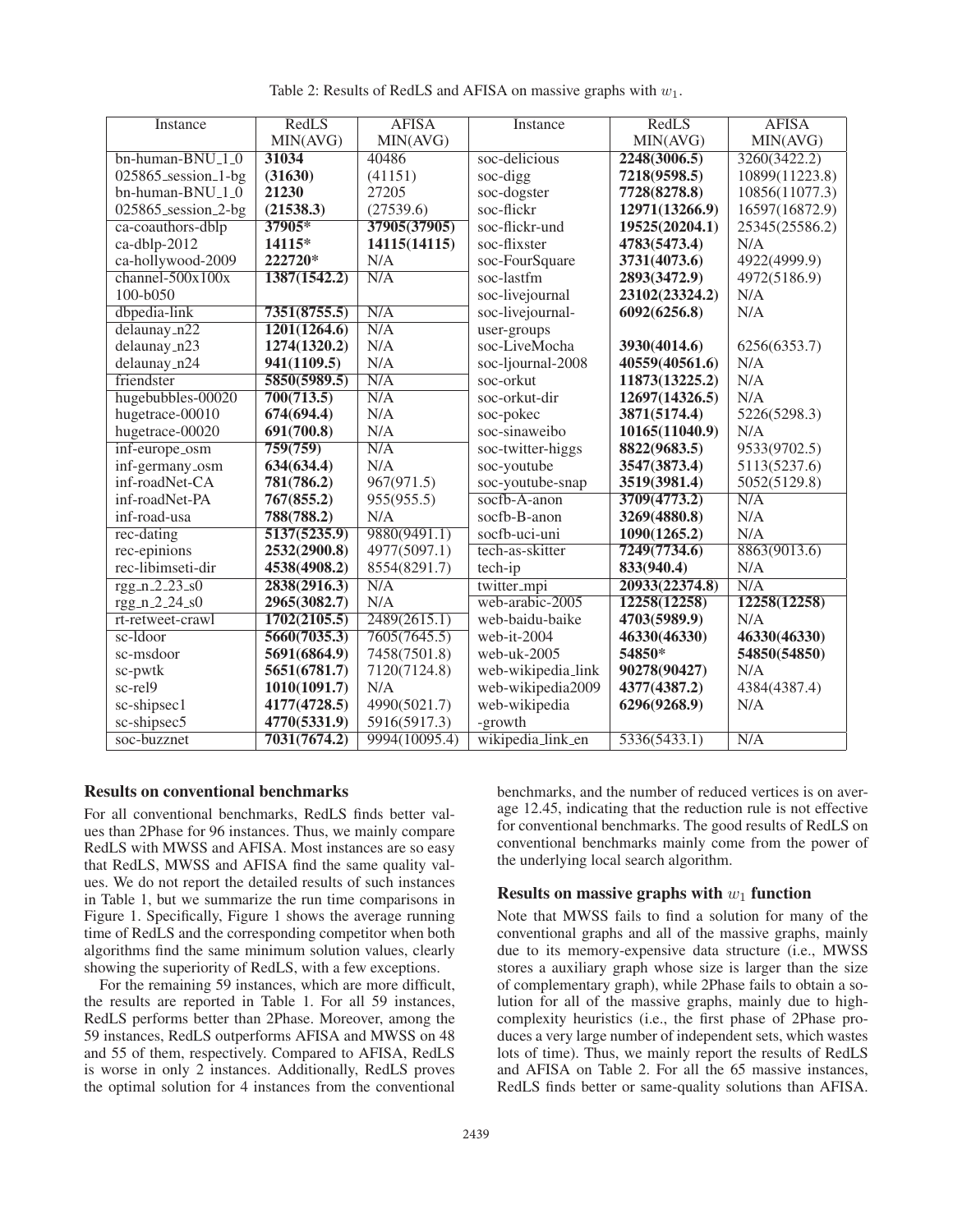

Figure 1: Average running time of RedLS and competitors.

Specifically, RedLS obtains better solutions on 60 instances. For the remaining 5 instances, RedLS and AFISA both find the same solutions. Furthermore, RedLS proves the optimal solution for 4 instances. Figure 2 shows the percentage of reduced vertices after applying the reduction rule. The reduction rule removes on average 60.59% vertices of all massive instances. For 42 massive instances, the percentage of reduced vertices exceeds 50% and this significantly demonstrates the effectiveness of the reduction rule.



Figure 2: The percentage of the reduced vertices.

#### Results on massive graphs with  $w_2$  function

Table 3 shows a summary on the comparisons between RedLS and three competitors (i.e., AFISA, MWSS and 2Phase). Once again, RedLS outperforms three competitors on all massive graphs with  $w_2$ . This indicates that RedLS can greatly improve the solution quality in massive graphs. Surprisingly, RedLS proves the optimal solution for 19 instances.

Table 3: Summary of comparison between RedLS, AFISA, MWSS and 2Phase on massive graph with  $w_2$ . #Better indicates the number of instances where an algorithm finds better minimal (average) solutions. #N/A denotes the number of instances where an algorithm fails to find a solution under the given time limit.

| <b>Benchmark</b>                           |              | RedLS | AFISA | <b>MWSS</b> | 2Phase |
|--------------------------------------------|--------------|-------|-------|-------------|--------|
| massive graph   #Better $\frac{1}{60(60)}$ |              |       | 0(0)  | 0(0)        | 0(0)   |
| with $w_2$                                 | $\sharp N/A$ |       |       | 65          | 65     |

### The Effectiveness of the CC-WGCP Strategy

To verify the effectiveness of the CC-WGCP strategy, we use tabu mechanism (Glover 1989; Sun et al. 2018) instead of the CC-WGCP strategy and design three alternative algorithms: RedLS+T5, RedLS+T20, and RedLS+T80 where the tabu tenure  $tt$  is set to 5, 20, and 80, respectively. During the local search procedure, the tabu mechanism will prevent the search from revisiting the selected vertex for the next  $tt$ iterations. Figure 3 shows that RedLS reaches better solution values than three competitors within the same time limit on two selected instances. This indicates that the CC-WGCP



Figure 3: Evolution of objective values with the run rime of RedLS and competitors on two selected instances.